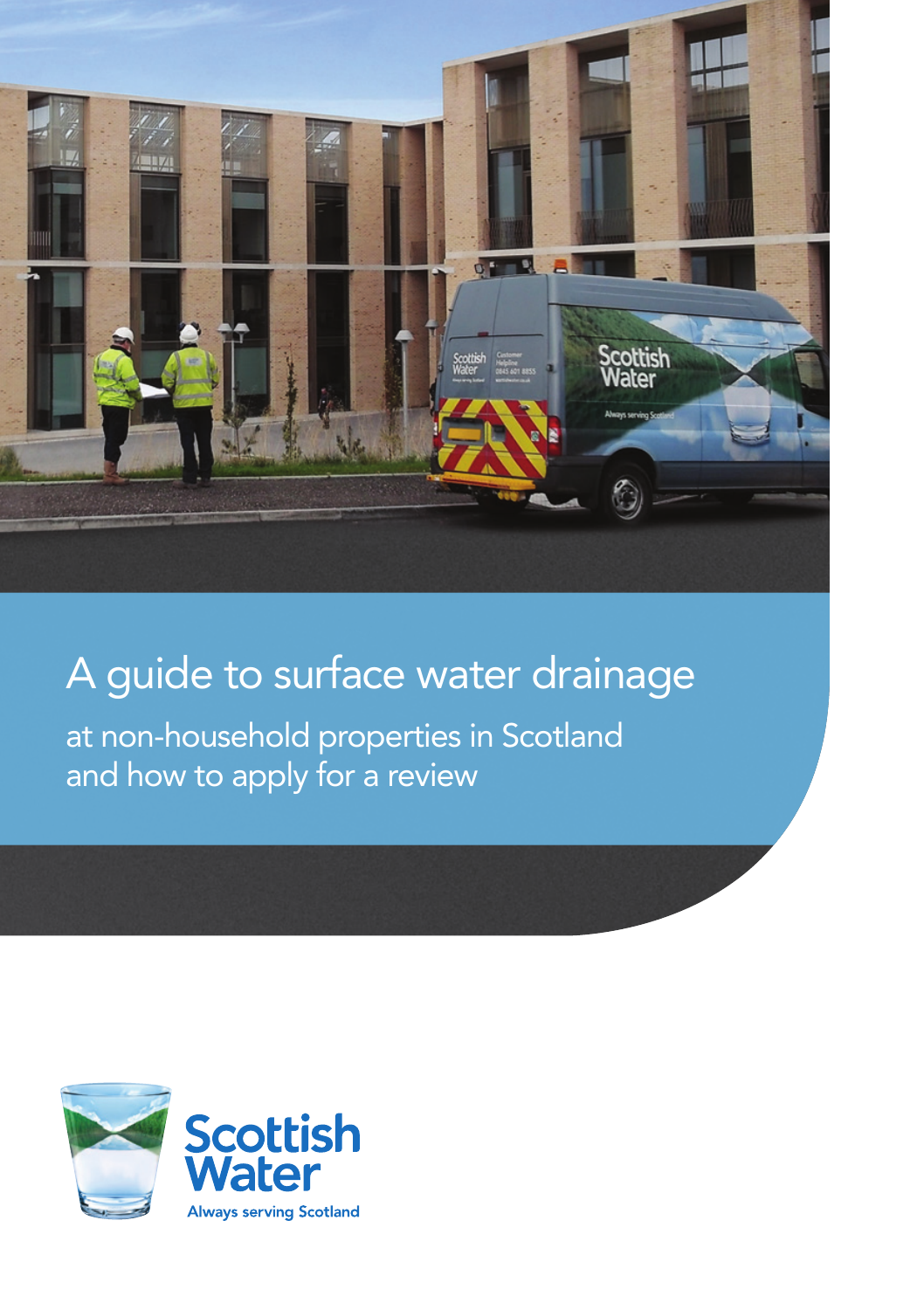#### Introduction

The information contained in this guide is to help owners or occupiers of non-household properties in Scotland understand whether their surface water, i.e. the property drainage from their roofs and/or hard standing areas, is connected to the public sewer network. It is also intended to assist Licensed Providers and consultants in dealing with queries from their customers.

The vast majority of properties in Scotland have their surface water property drainage (roofs and hard standing areas) connected to the public sewer network. Most of the components of the network are below ground and the apparatus on the surface will only give an indication of what may exist underfoot.

If you are a non-household customer paying charges for property drainage through your Licensed Provider, and you have grounds, which can be evidenced, for believing that the property does not use the public sewer network, you may make a request for a review. Applications for such a review will need to be channelled through your Licensed Provider.

Where you make an application for a review, you will be required to provide key supporting information to assist Scottish Water in reviewing the specific circumstances at the property. This supporting information is listed on page 5 and includes "as built" engineering drainage plans, copies of wayleaves or servitude agreements or other relevant permits.

This guide also contains illustrative diagrams of some typical drainage scenarios encountered. Please note these examples are for illustrative purposes and will not reflect all scenarios encountered or the details in each case. The diagrams are schematics, also for illustrative purposes, not engineering drawings.

Applications for such a review will need to be channelled through your Licensed Provider.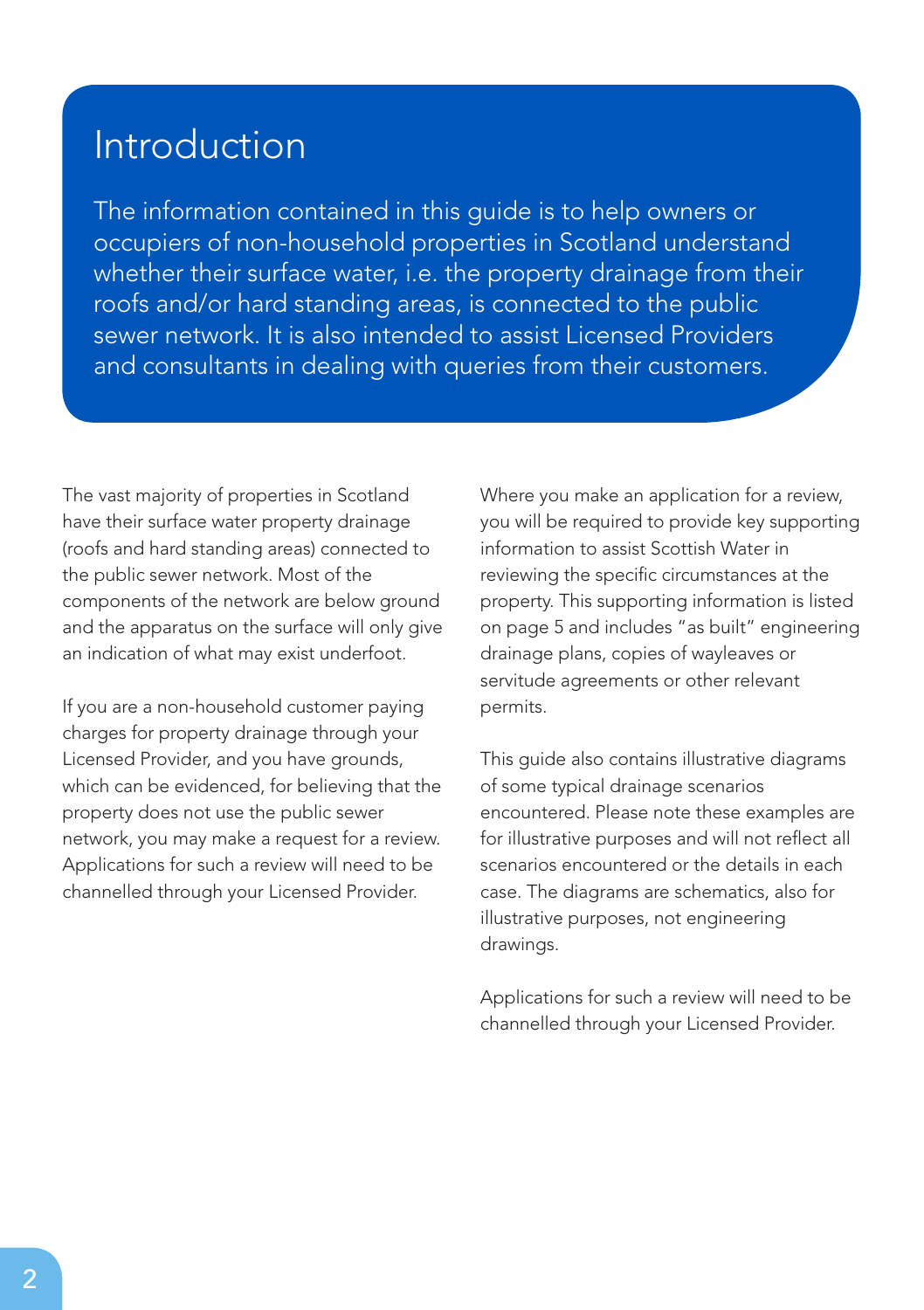#### Establishing if a property drains to the public sewer network

All pipes and drains within the boundary (curtilage) of a property are considered to be in private ownership, including drains for surface water property drainage. These drains usually run to connect with other sewer systems outwith the boundary of the property. An overarching principle to bear in mind is that where a drain exits the boundary of a property, it automatically becomes a sewer. The property boundary will normally have a boundary wall or fence to indicate the extent of ownership, but in any case the owner will know the extent of their property from their records and drawings or from a legal title search.

As soon as the pipes leave the boundary of the property, they are considered to be sewers. In Scotland the overwhelming majority of pipes which remove waste water and surface water beyond the boundary of a property belong to Scottish Water.

Surface water property drainage may connect directly to an open or piped watercourse, such as a burn, that passes through or is on the boundary of a property. If this is all done within the boundary of the property then these arrangements would normally be considered to be in private ownership. It should be noted there may need to be a permit for such direct discharge of drainage, for example to comply with environmental requirements.

Some non-household customers occupy units which are part of a larger single property, for example an office block with multiple tenants having a common landlord; a shopping centre with multiple retail units and a common landlord; a retail park with multiple individual buildings under common ownership; or a small private estate in single ownership with smaller buildings and properties over the estate. Others share common roofs, with arrangements for the disposal of drainage. It is important to consider these scenarios and the wider content of the property as a whole in assessing the drainage arrangements.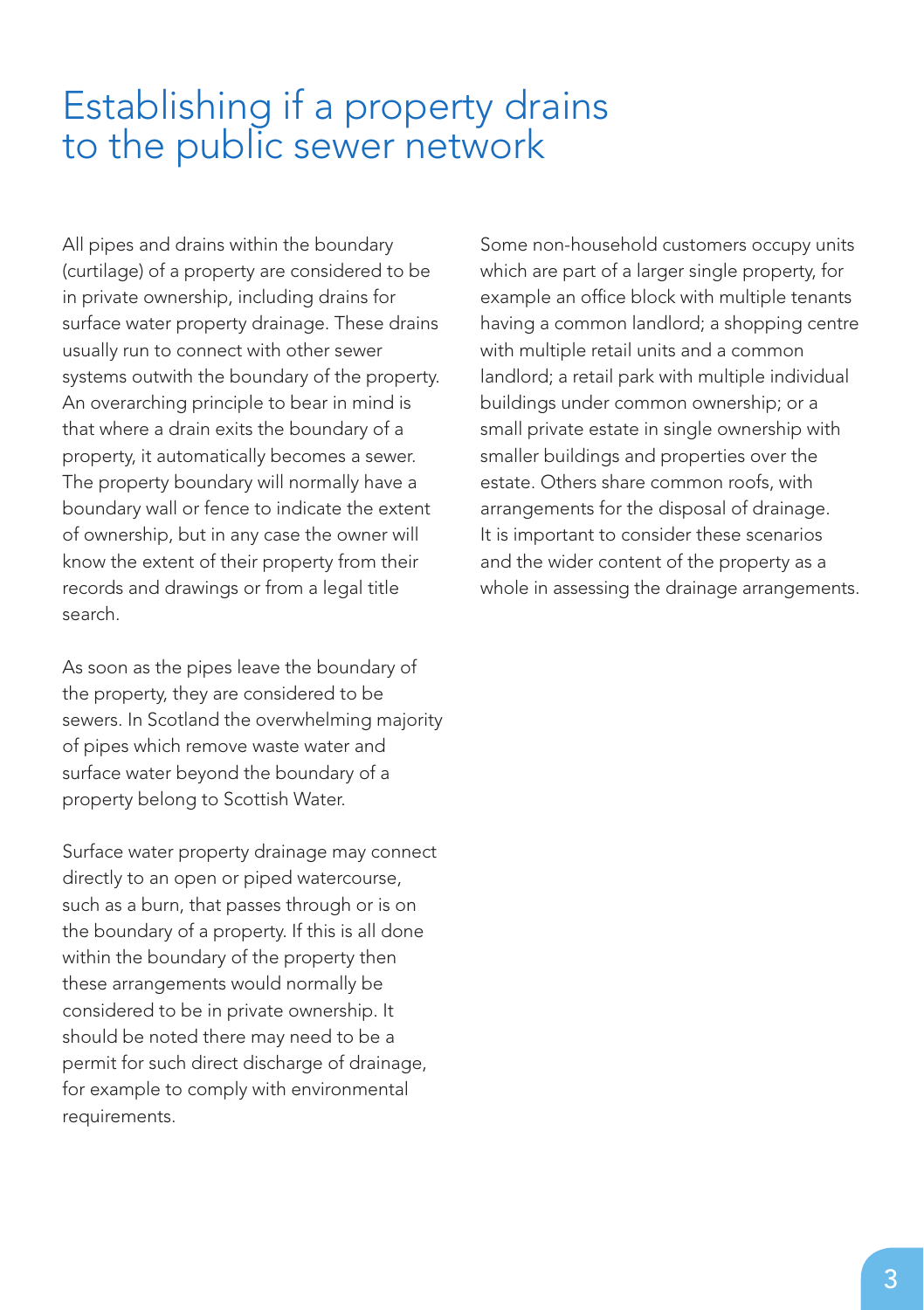#### Establishing if a property drains to the public sewer network cont.

If a pipe leaves a property and does not connect to the public sewer network at any point, then it would be considered to be a private sewer. However only Scottish Water has statutory rights to lay or allow sewer infrastructure to be laid in private land. If the owner or occupier of a non-household property has laid a private sewer outwith their property boundary, there will be an agreement comprising a wayleave or servitude between the owner and a third party allowing that, or giving rights to lay and use infrastructure outwith the boundary of the property. Similarly, if the owner of a nonhousehold property has connected to a private sewer there will be agreements to allow that to have occurred.

Where a sewer is public, Scottish Water is obliged to convey and discharge the surface water to a suitable location for treatment and/ or disposal. This could be to a pond, river or other watercourse.

Charges apply where the pipes leave the boundary of the property and become a public sewer as the public sewer network is being utilised.

Some properties will have been identified as posing a potential risk to the water environment due to the operations carried out at the property or a particular part of the property. In such cases, these parts of the property drainage are likely to have been designed and constructed to connect to the waste water drainage/sewer system. These interactions between surface water property drainage systems and waste water systems can normally be identified from engineering drainage plans. Some examples of these situations are vehicle loading bays and areas handling or storing oil/petrol. In such cases, where a part of the property drains to the public sewer system, the property as a whole is deemed to be connected to the public network and charges apply.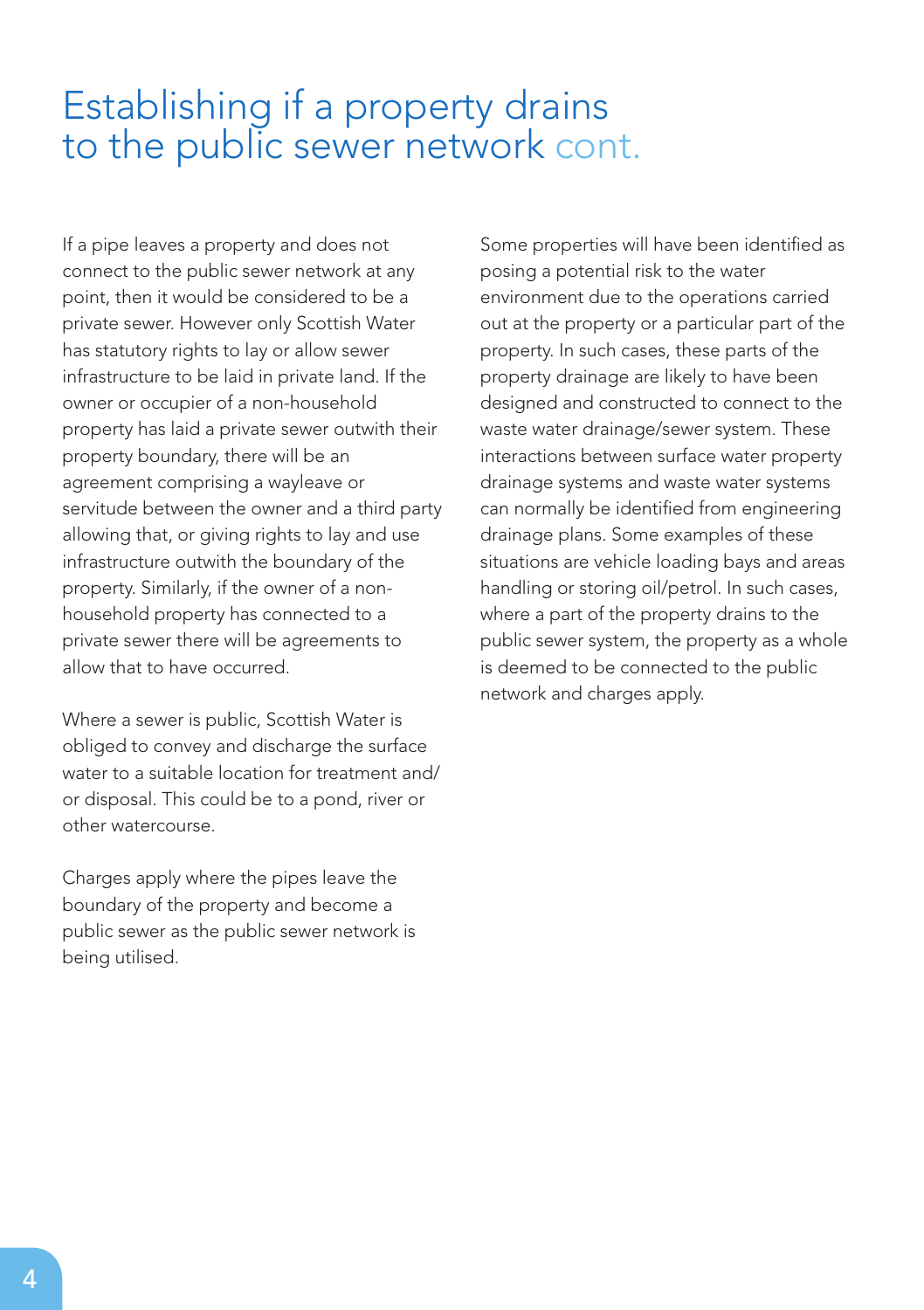#### Information to support an application for review of surface water property drainage

Where a non-household customer has grounds, which can be evidenced, to suggest that the property does not use the public network for the disposal of surface water property drainage, it is possible to submit a request for a review, via your Licensed Provider, along with the information which supports the application.

Each Licensed Provider will have their own application forms for use by their customers. However, there is certain core information Scottish Water requires to allow a review, and that should include the following;

• "As built" drainage plan(s) for the property showing both the foul and surface water drainage arrangements throughout. These will normally be engineering consultant plans or plans of a similar standard. The plans should show the points to which the drainage was designed and constructed to discharge or connect. The plan(s) should cover the entire extent of the boundary of the property. Where the property to be reviewed is part of a larger estate with multiple tenants as explained above, the drainage layout plan(s) must extend to include the full extent of the landlord's property.

- Where a private sewer is shown outwith the boundary of the property and this is stated as belonging to the owner of the nonhousehold property, drainage layout plan(s) of the private sewer should be provided showing the route and the eventual discharge point.
- Copies of the wayleave or servitude agreements of rights to use third party pipework or construct sewers in private land, where the pipes exit the boundary of the property;
- Where the property drains to a watercourse outside the boundary and the pipe beyond the boundary is believed to belong to a party or parties other than Scottish Water, copies of any permits allowing the discharge.

There may be other evidence which the owner or occupier of the non-household property considers relevant in the particular circumstances. This should be included in the application if it will help inform the review.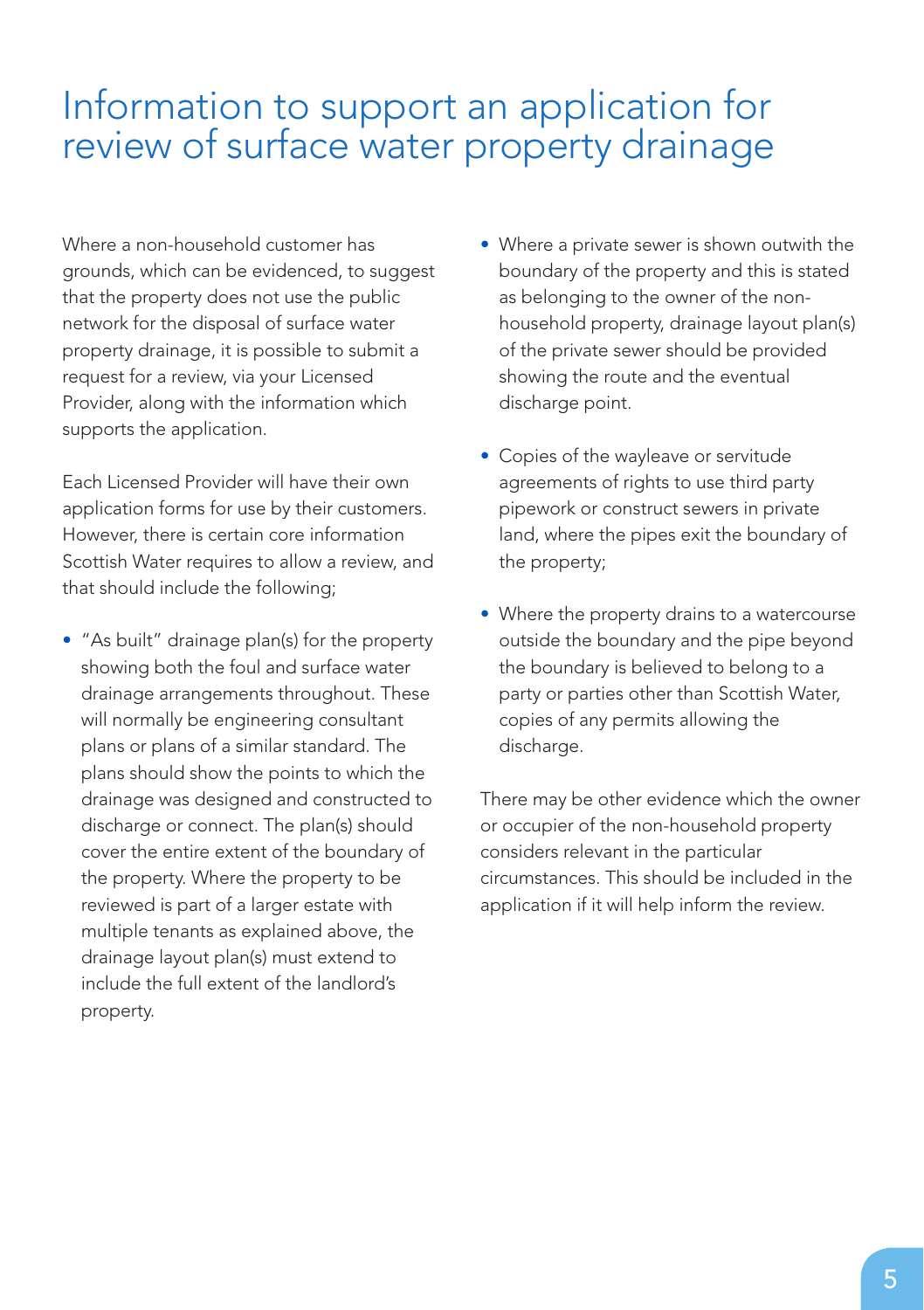#### Information to support an application for review of surface water property drainage cont.

On receipt of the information from the Licensed Provider, Scottish Water will examine the evidence available and reach a decision on whether the relevant pipe is a Scottish Water asset or not. We may need to undertake site work as part of the investigation. It should be noted that, as many pipes may have been constructed many years and indeed decades ago, we do not always hold exact records of the sewers vested in Scottish Water.

If, following investigation we conclude that the property is not connected to the public sewer network, the Licensed Provider will not be charged by Scottish Water for the review. If the property is found to be connected to the public sewer network, the Licensed Provider will incur a charge for the investigation. It is a matter for the Licensed Provider whether they charge their customer or not in such circumstances.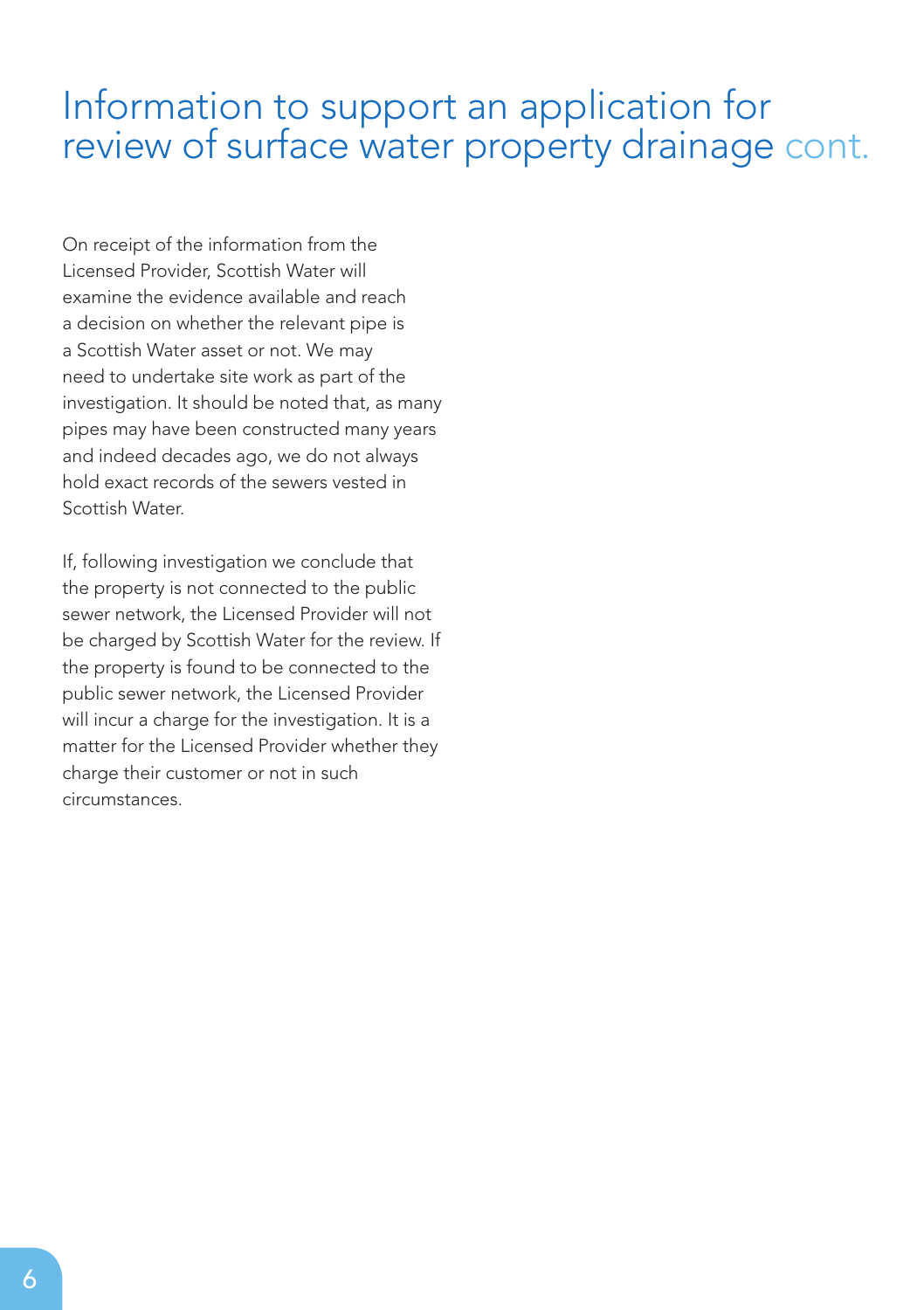#### Note on legal situation

Scottish Water has a duty under Section 1 of the Sewerage (Scotland) Act 1968 to provide such sewers and public SUDS systems as may be necessary for its areas of domestic waste water, surface water and trade effluent, and to provide necessary treatment of their contents providing this can be done at reasonable cost.

Unlike in England where there is a concept of adoption of sewers by a water or sewerage company, under section 16 of the Act sewers constructed by Scottish Water or its predecessors or which are lawfully connected to these systems automatically vest in Scottish Water unless agreed otherwise. In relation to new infrastructure, Scottish Water generally enters into an agreement with a developer that the infrastructure will vest when it is completed to the technical standards set out in Sewers for Scotland. Following the case of Cowie v Normand it has been established that where a drain exits a property boundary it automatically becomes a sewer.

The assumption would therefore be that where a sewer is shown on Scottish Water's digital infrastructure records as vested in Scottish Water, this is the case.

Were the sewer to be private it would need to not be connected to Scottish Water's network at any point or subject to a vesting agreement as only Scottish Water has or can authorise statutory rights to lay infrastucture in private land. It is reasonable therefore to ask a customer to establish how they have acquired rights to lay and use infrastructure outwith the boundary of their property.

Any pipe removing surface water from a property will either have been vested in Scottish Water, be subject to a vesting agreement or will be a private pipe owned by a third party. In Scotland the vast majority of such pipes have been vested in Scottish Water.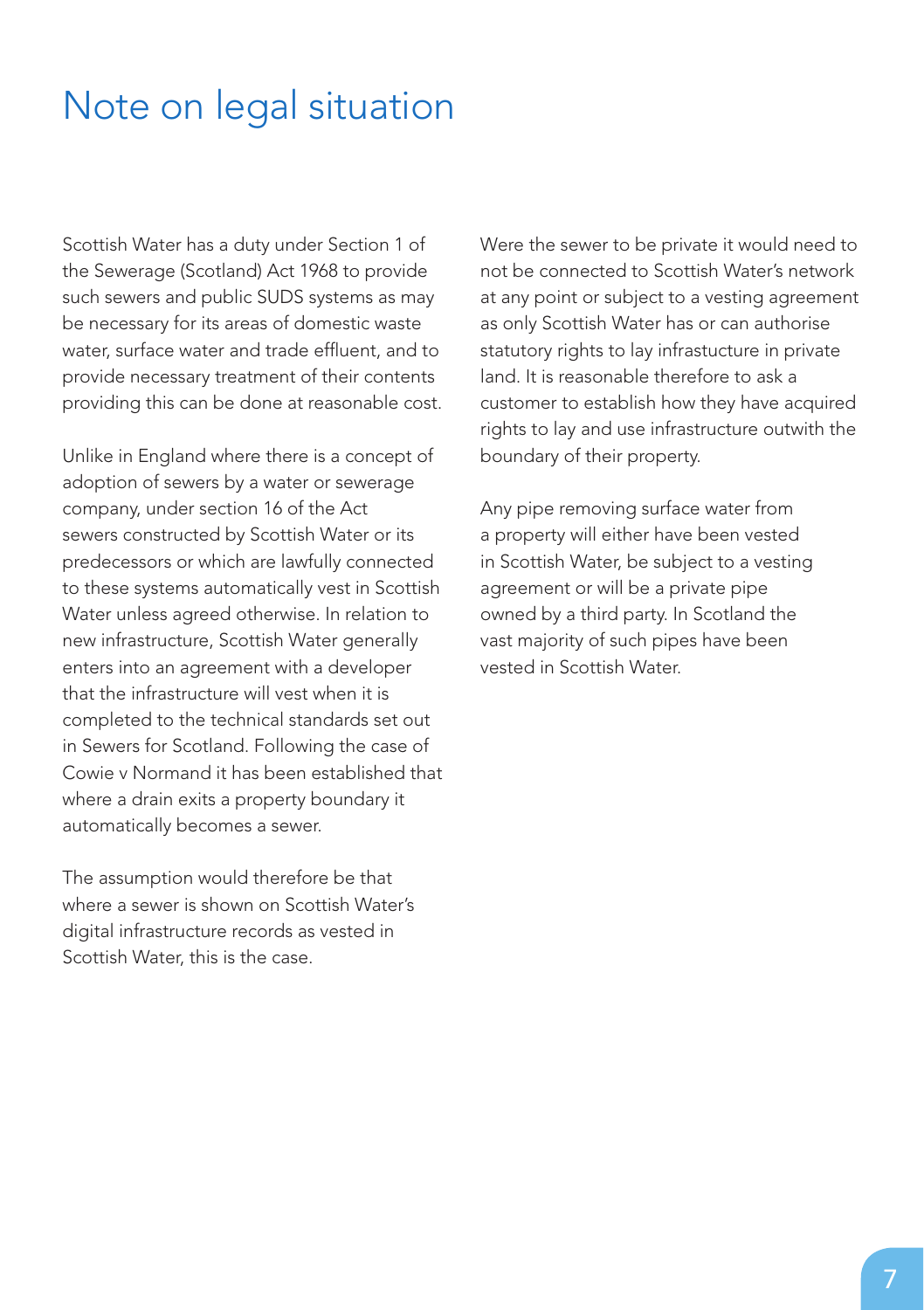## Diagram 1 Example of typical drainage arrangements at a non-household property

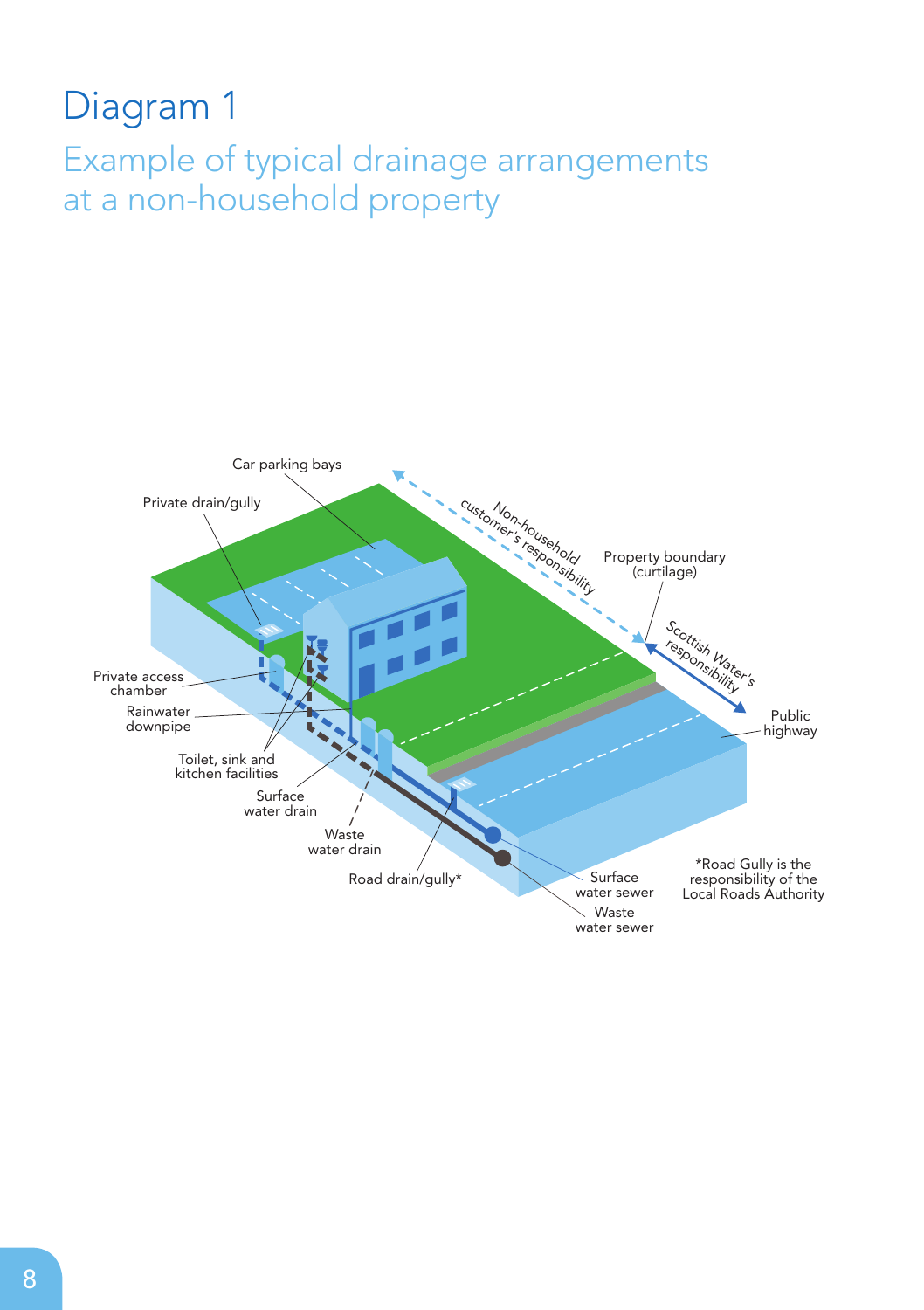## Diagram 2

Example of a business unit in a multi-tenancy property with shared communal facilities

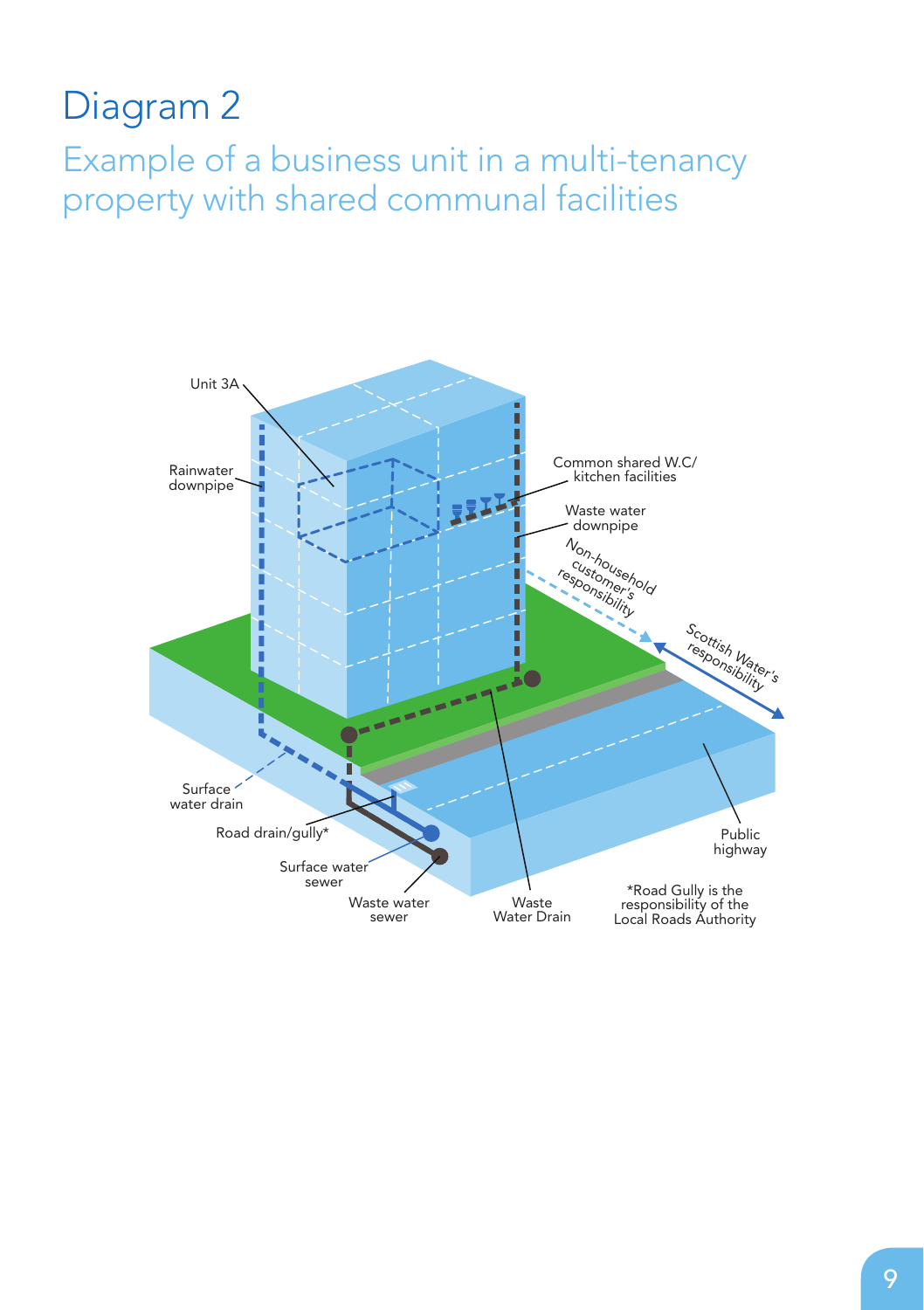## Diagram 3 Example of a typical shopping centre

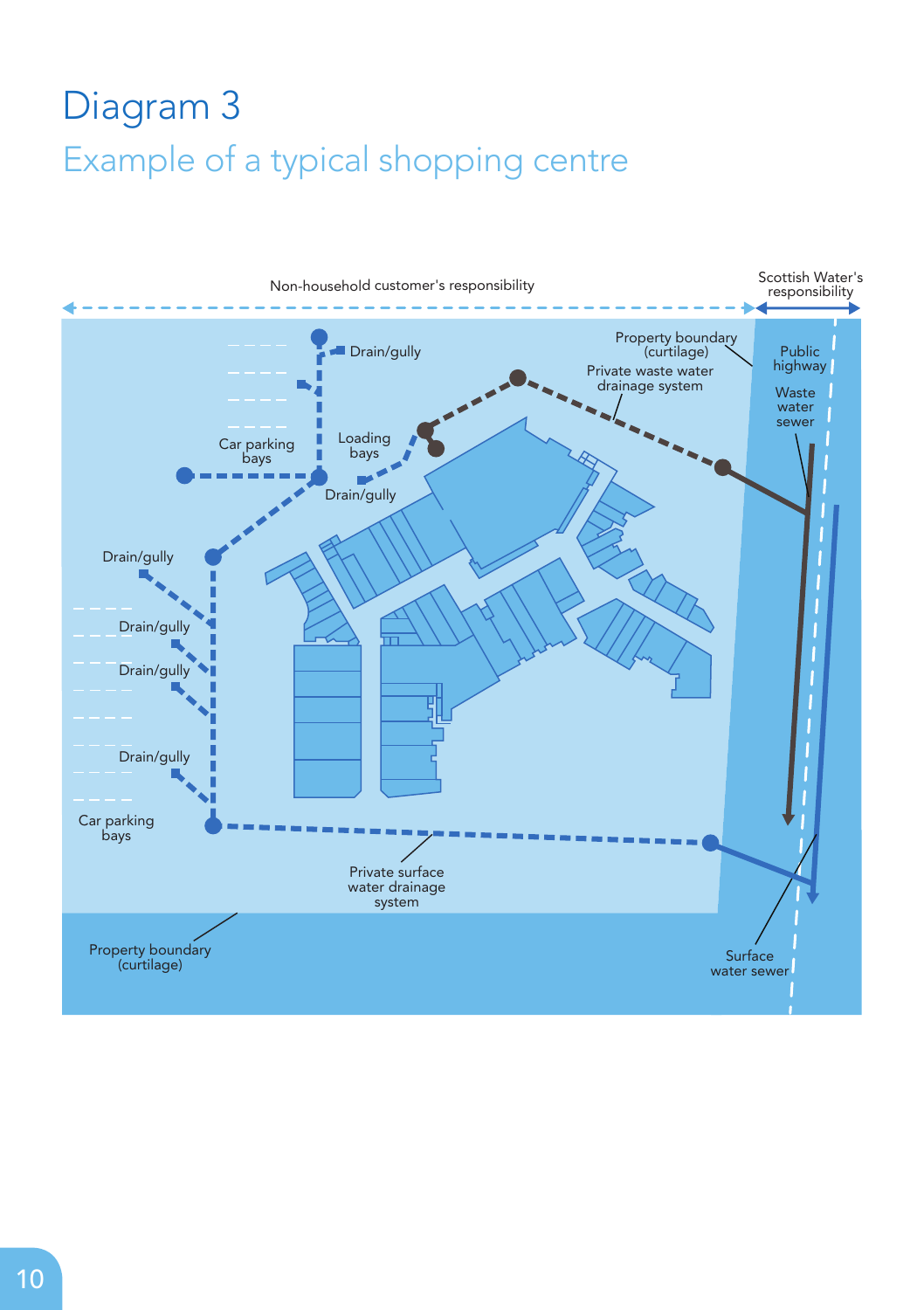#### Diagram 4

Example of an industrial or business estate with multiple units on a single multi-tenancy site Diagram 4